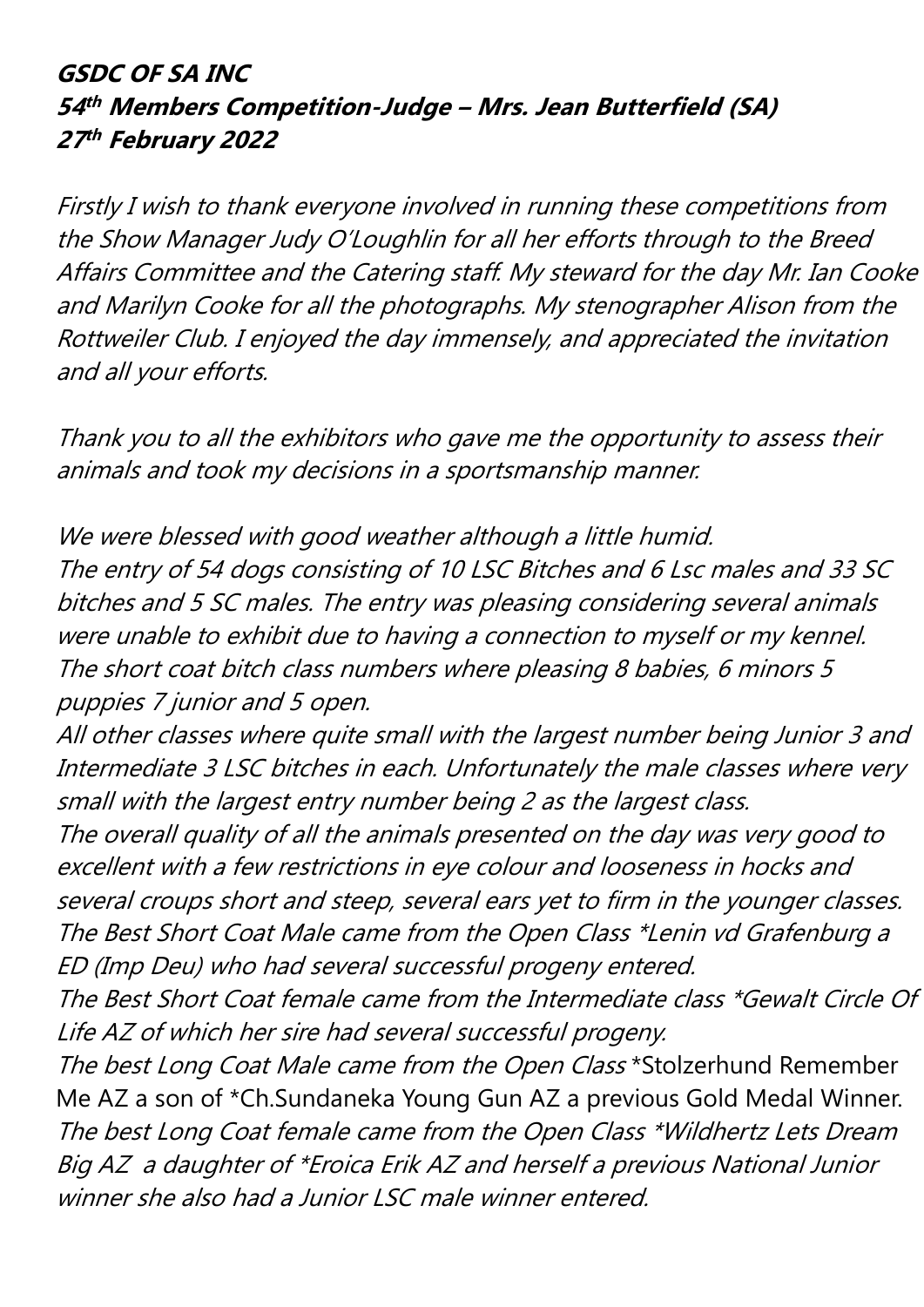# **54th Members Specialty Competition**

# **Judge – Mrs. Jean Butterfield (SA) 27/2/22**

## **Baby Puppy Bitch – Long Stock Coat**

**1 st 301 GERMULF THE LUCKY ONE** 5100127307 **DOB:** 04/09/21 **Sire:** \*Rimerini Expect The Unexpected AZ 2100461968 **Dam:** \*Astasia Ziki AZ 4100266004 **Bdr:** Germulf Kennels **Exh:** Stacey Ms T & Miss K 5.5 months. **Graded Very Promising.**

## **Baby Puppy Bitch – Stock Coat**

**1 st 305 TONAKER EVANA** 5100127276 **DOB:** 31/08/21 **Sire:** \*Ch Calle v Westervenn a ED Hneg (Imp Deu) SZ2281138 **Dam:** \*Babenberg La Bella (AI) AZ 5100076714 **Bdr:** Tonaker Kennels **Exh:** Collins SJ & Mrs C/Schoemaker T 5.5 months. **Graded Very Promising. 2 nd 306 SHEPHERDLOVE BELLADONNA RAVEN** 5100127983 **DOB:** 03/10/21 **Sire:** \*Ch Alimanda Smooth Operator AZ 5100093888 **Dam:** \*Belluna Buttercup AZ 5100113878 **Bdr:** Vallomparambil N **Exh:** Smith-Mitchell Ms S 4.5 months. **Graded Very Promising.**

**3 rd 302 TONAKER DALLAS** 5100127270 **DOB:** 31/08/21 **Sire:** \*Alwin v Haus Nesgen a ED (Imp Deu) SZ2343294 **Dam:** \*Tonaker Mollie AZ 5100098604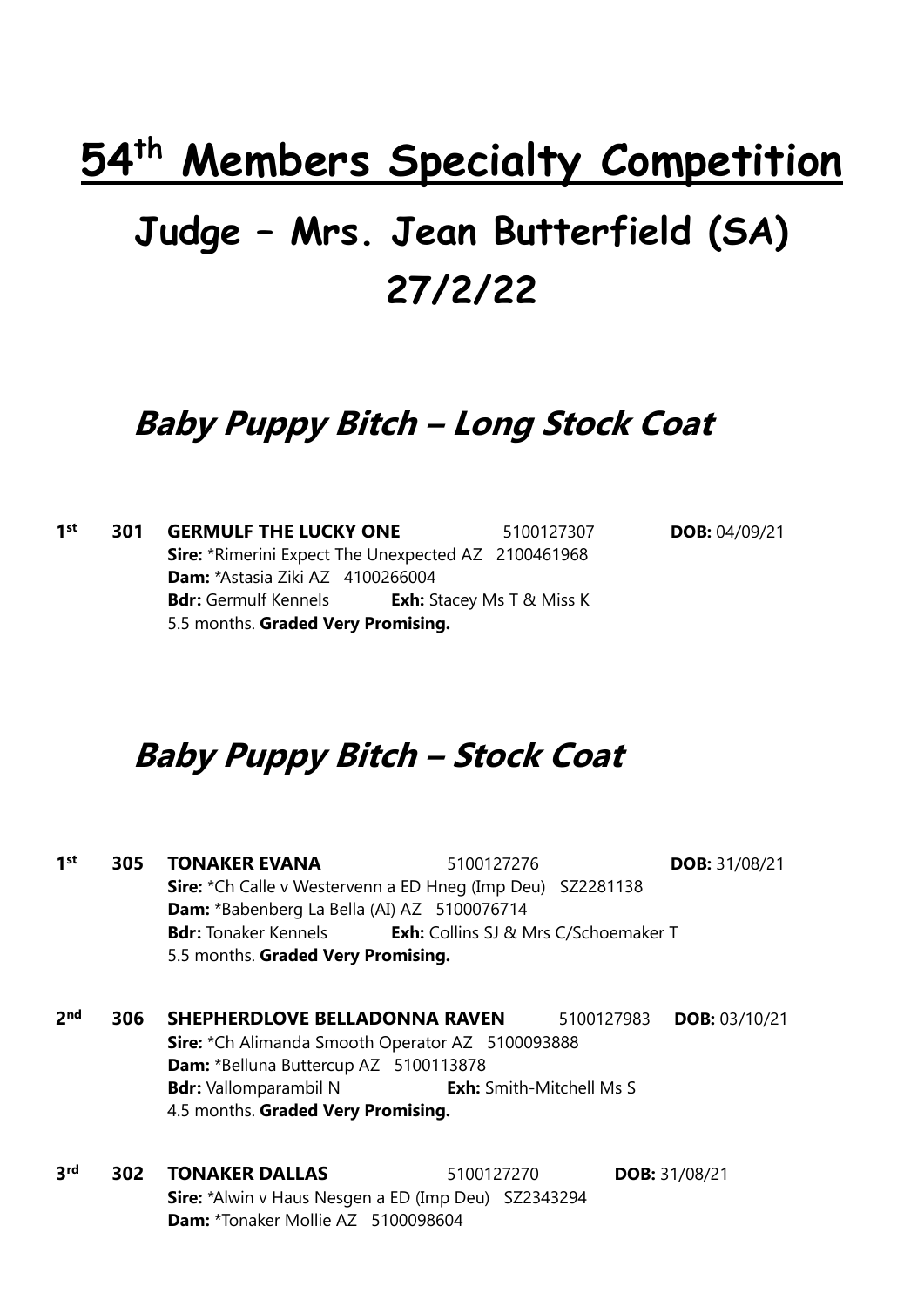**Bdr:** Tonaker Kennels **Exh:** Flynn P & Schoemaker T 5.5 months. **Graded Very Promising.**

 $\mathbf{A}^{\text{th}}$ **th 307 DREAMSTAR QUEEN BS COOMA** 5100128222 **DOB:** 15/10/21 **Sire:** \*Lenin vd Grafenburg a ED (Imp Deu) SZ2339016 **Dam:** \*Babenberg Queen B AZ 5100101635 **Bdr:** Exh **Exh:** Pilgrim Ms S 4.5 months. **Graded Very Promising.**

**5 th 308 GEWALT ROCKY HEIR TO TH THRONE** 5100128870 **DOB:** 03/11/21 **Sire:** \*Chili Della Valcuvia a ED (Imp UK) AW0907109 **Dam:** \*Kaperville White Diamond AZ 5100092678 **Bdr:** Gewalt Kennels **Exh:** Gewalt Kennels/Hume Miss L/Brabham Mrs J 3.5 months. **Graded Very Promising.**

**6 th 304 GEWALT CASSIOPEIA** 5100128397 **DOB:** 23/09/21 **Sire:** \*Hinterhaus Pegasus AZ 5100072644 **Dam:** Gewalt Smokeys Creed AZ 5100102101 **Bdr:** Exh **Exh:** Gewalt Kennels 5 months. **Graded Very Promising.**

**7 th 309 LEPPSDORF ON QUE (AI)** 5100128920 **DOB:** 21/11/21 **Sire:** \*Chili Della Valcuvia a ED (Imp UK) AW0907109-SEM **Dam:** \*Kaperville Journey Way AZ 6100101701 **Bdr:** Exh: Hume Miss L 3 months. **Graded Very Good.**

## **Minor Puppy Bitch – Long Stock Coat**

**1 st 310 RHOSYN MUD SHAKE** 5100125161 **DOB:** 31/05/21 **Sire:** \*Lenin vd Grafenburg a ED (Imp Deu) SZ2339016 **Dam:** \*Rhosyn Quinlyn AZ 5100090298 **Bdr:** Collins SJ & Mrs C **Exh:** Bonham Mrs R & Miss B/Collins SJ & Mrs C 8.5 months. **Graded Very Promising.**

**2 nd 311 KYNDOM WELCOME TO BABYLON** 5100128959 **DOB:** 13/07/21 **Sire:** \*Lenin vd Grafenburg a ED (Imp Deu) SZ2339016 **Dam:** Kyndom Dream Ryder AZ 5100099780 **Bdr:** Exh: Lawrence B & Mrs S 7.5 months. **Graded Very Promising.**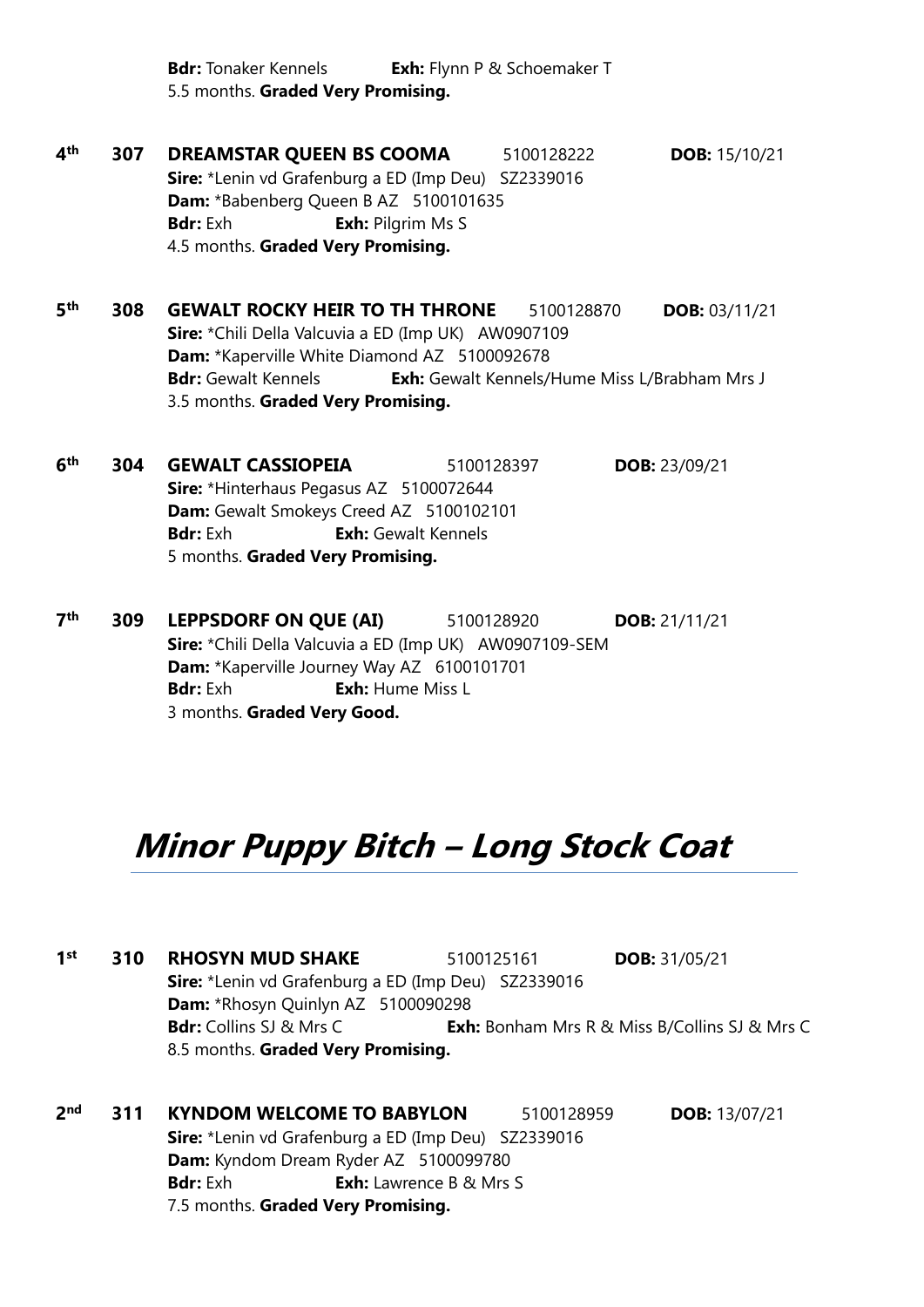**Minor Puppy Bitch – Stock Coat**

**1 st 312 RHOSYN NICE N EZY** 5100125167 **DOB:** 05/06/21 **Sire:** \*Lenin vd Grafenburg a ED (Imp Deu) SZ2339016 **Dam:** \*Rhosyn Ezy Peezie AZ 5100109800 **Bdr:** Exh: Collins SJ & Mrs C 8.5 months. **Graded Very Promising. 2 nd 314 ASTERHUND URSULA** 5100126288 **DOB:** 09/07/21 **Sire:** \*Lenin vd Grafenburg a ED (Imp Deu) SZ2339016 **Dam:** \*Stelliko Charmed One AZ 5100112346 **Bdr:** Exh: van Groen CM & Mrs GP 7.5 months. **Graded Very Promising. 3 rd 317 ALLTITANS NAUGHTY BY NATURE** 5100126834 **DOB:** 25/07/21 **Sire:** \*Lenin vd Grafenburg a ED (Imp Deu) SZ2339016 **Dam:** \*Rhosyn Calles Show Girl AZ 5100106332 **Bdr:** Exh: Jones Ms T 8 months. **Graded Very Promising. 4 th 315 ARKAHLA HIP TO BE SQUARE** 5100126451 **DOB:** 02/08/21 **Sire:** \*Ch Leberhine Joker AZ 5100097433 **Dam:** \*Ch Vonpeta Zipper Tee Doo Daa AZ 5100082950 **Bdr:** Exh: Arkahla Kennels 7 months. **Graded Very Promising. 5 th 313 ALLTITANS NAUGHTY AND NICE** 5100126835 **DOB:** 25/07/21 **Sire:** \*Lenin vd Grafenburg a ED (Imp Deu) SZ2339016 **Dam:** \*Rhosyn Calles Show Girl AZ 5100106332 **Bdr:** Exh: Jones Ms T 8 months. **Graded Very Promising. 6 th 316 DREAMSTAR PENELOPE PITSTOP** 5100127563 **DOB:** 21/08/21 **Sire:** \*Ch Sundaneka Young Gun AZ 2100392822 **Dam:** \*Dreamstar Lilly Lee AZ 5100114644 **Bdr:** Pilgrim Ms S **Exh:** Pilgrim Ms S & Wellman Ms G 6.5 months. **Graded Very Promising.**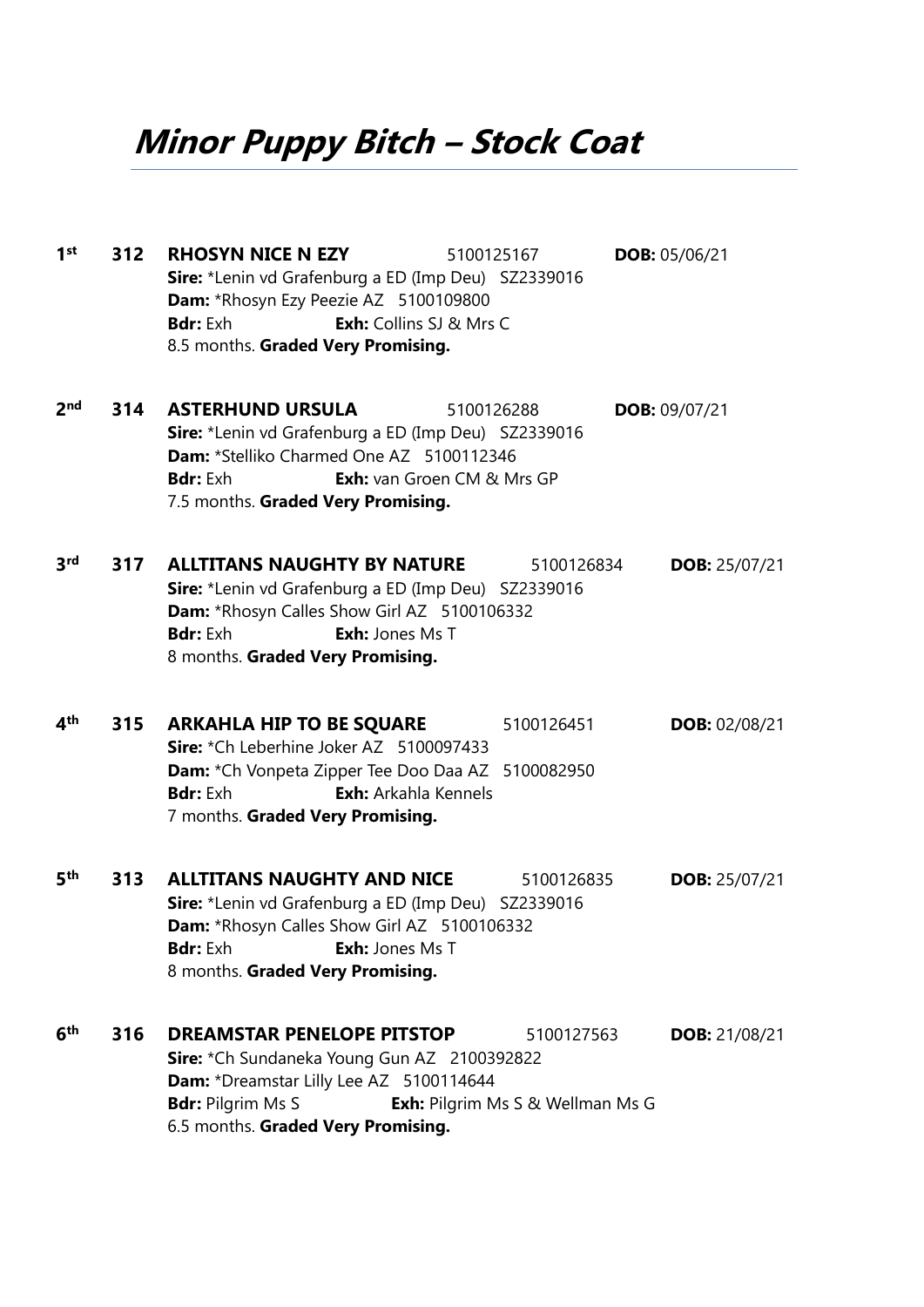**Puppy Bitch – Stock Coat**

**1 st 319 SHEPROSE CALAMITY JANE** 5100124636 **DOB:** 29/04/21 **Sire:** \*Xander v Grabfeldgau a ED (Imp Deu) SZ2335646 **Dam:** \*Kyoara Holly AZ 4100282943 **Bdr:** Exh **Exh:** Owen Ms B 10 months. **Graded Very Promising. 2 nd 320 BELLUNA CELTIC LIGHT** 5100124767 **DOB:** 01/05/21 **Sire:** \*Ch Alimanda Its All About Me AZ 5100080030 **Dam:** \*Belluna Allize AZ 5100095142 **Bdr:** Belluna Kennels **Exh:** Smith-Mitchell Ms S 10 months. **Graded Very Promising. 3 rd 318 FREEVALE UPTOWN GIRL** 2100563244 **DOB:** 19/04/21 **Sire:** \*Olymp v Larchenhain a ED (Imp Deu) SZ2330484 **Dam:** \*Freevale Up To No Good AZ 2100460170 **Bdr:** Morris M & Mrs C **Exh:** Flynn P & Mrs K/Morris M & Mrs C 10.5 months. **Graded Very Promising. 4 th 322 RHOSYN MAYBE MAGIC** 5100125159 **DOB:** 31/05/21 **Sire:** \*Lenin vd Grafenburg a ED (Imp Deu) SZ2339016 **Dam:** \*Rhosyn Quinlyn AZ 5100090298 **Bdr:** Exh **Exh:** Collins SJ & Mrs C 8.5 months. **Graded Very Promising. 5 th 321 VONPETA DASH DOT DOT (AI)** 5100125271 **DOB:** 20/05/21 **Sire:** \*Ypsilon Di Casa Caputi a ED (Imp Deu) LER/ACOA18838-SEM **Dam:** Ch Vonpeta Bettabegood AZ 5100086948 **Bdr:** Exh **Exh:** Damarell PN 9 months. **Graded Very Promising.**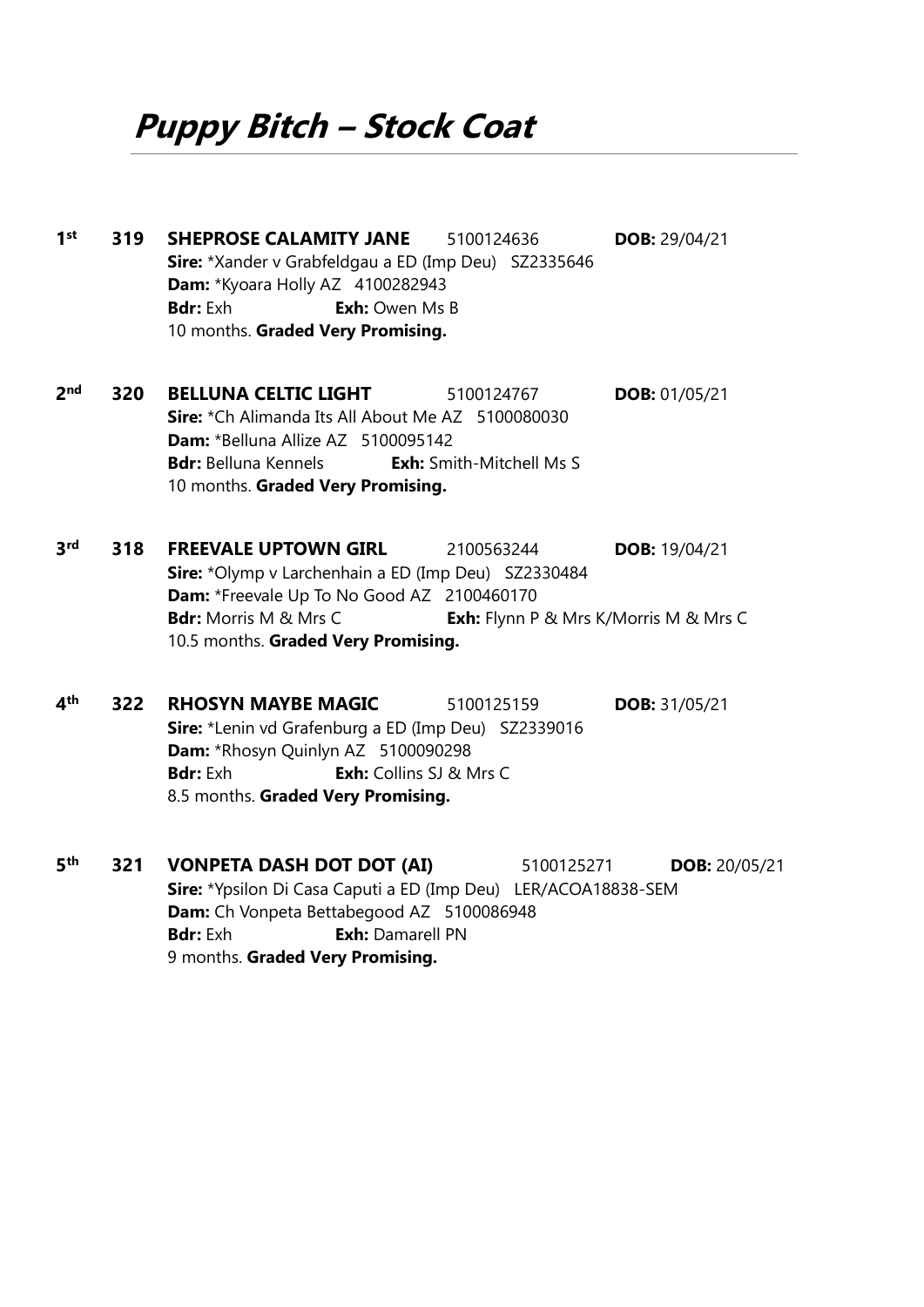**Junior Bitch – Long Stock Coat**

**1 st 323 LEPPSDORF MYSTIC MYRAH** 5100120862 **DOB:** 08/10/20 **Sire:** \*Gewalt Tennessee Drummer (AI) AZ 5100093559 **Dam:** \*Tonaker Hayley AZ 5100090689 **Bdr:** Hume Miss L **Exh:** Rayner C & Knowles S 14.5 months. 59/26cm. A large, medium strong, feminine, black and tan lsc bitch. of very good type. Good head, good ear placement, good eye shape, but could be darker. Very good length of neck. High wither, firm back. Croup is of good length but set slightly steep. Good forequarter angulation. Slightly loose elbows, stands slightly narrow in front. Very good length of underchest. Slightly long

in rear angulation, moves correct coming close behind. Very good expansive ground covering gait out of a firm back. **Graded Very Good.**

### **2 nd 324 KYNDOM A TOUCH TO MUCH** 5100124173 **DOB:** 03/02/21

**Sire:** \*Lenin vd Grafenburg a ED (Imp Deu) SZ2339016 **Dam:** Kyndom Chefette De Accrocheur AZ 5100095045 **Bdr:** Exh **Exh:** Lawrence B & Mrs S

13 months. 61.5/27cm. A very large, well pigmented, strong and substantial, black and tan lsc bitch of very good type. Very good head, good ear set and desired dark eye. High wither, firm back. Good length of croup which is set slightly steep. Good forequarter with slightly loose elbows; very good hindquarter. Moves close behind. Very good length of underchest. Very good ground covering gait. Presented in slightly heavy condition. **Graded Very Good.**

#### **3 rd 325 GERMULF QUEEN B** 5100123859 **DOB:** 25/02/21

**Sire:** \*Rimerini Expect The Unexpected AZ 2100461968 **Dam:** \*Schaeferhund Stacey AZ 3100336398 **Bdr:** Exh: Stacey Ms TA

12.5 months. 61/26cm. A very large, medium strong, black and tan lsc bitch of very good type. Good head, just slight roman nose. Good ear placement Very good eye colour. Her overall colour could be slightly darker. Very good length of neck. High wither, firm back with a slight rise. Good length of croup, slightly flat. Good forequarter angulation with tight elbows; very good hindquarter. Correct coming and going. Very good ground covering gait. She carries her tail with a slight rise on movement. **Graded Very Good.**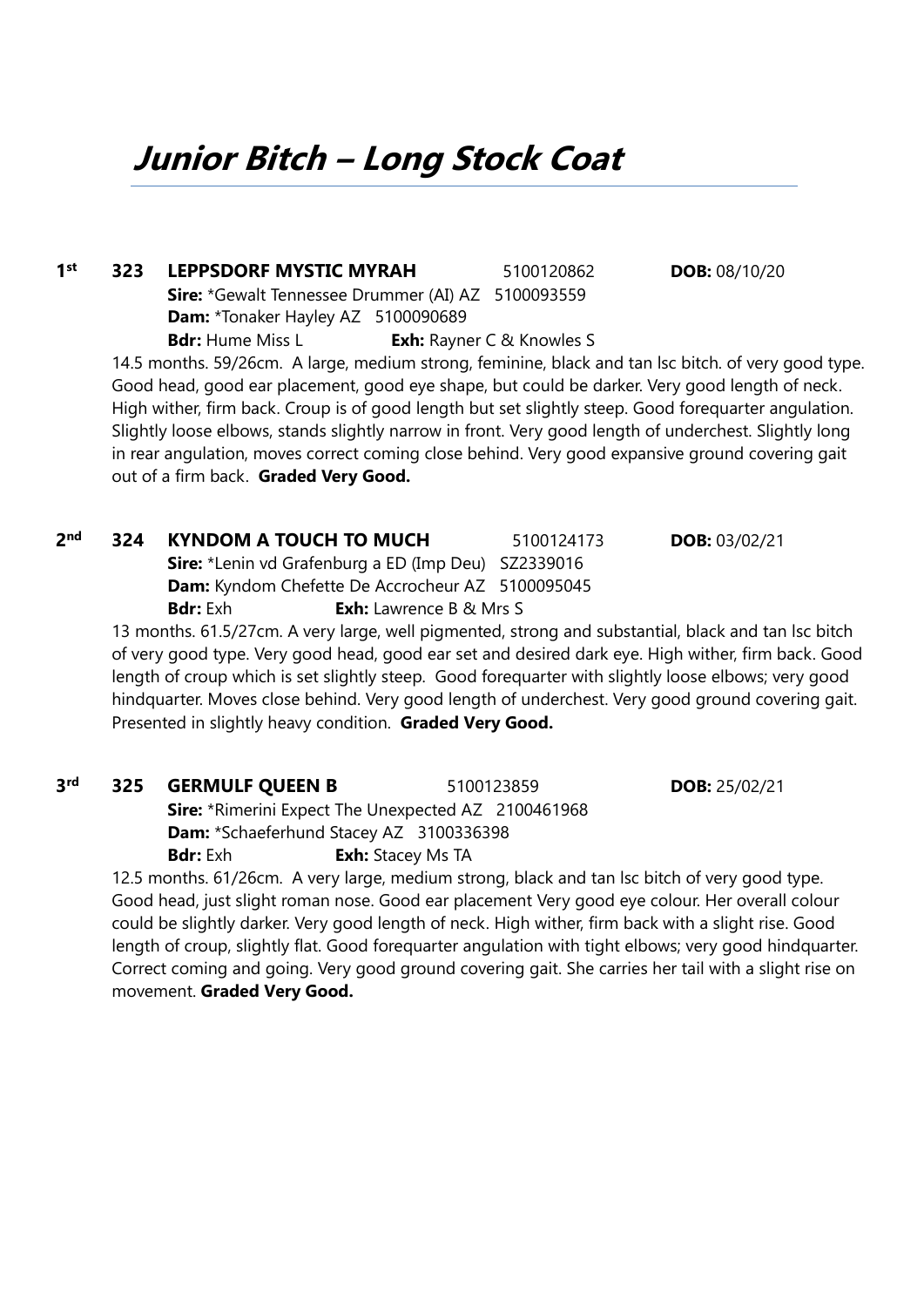**Junior Bitch – Stock Coat**

**1 st 331 GEWALT ARAMIS** 5100121717 **DOB:** 15/12/20 **Sire:** \*Salvatore v Grafenwald a ED (Imp Deu) SZ2343869 **Dam:** \*Hinterhaus Persephone AZ 5100072647 **Bdr:** Exh **Exh:** Gewalt Kennels 14.5 months. 61/27cm. A very large, strong, substantial bitch of very good type. Very good head and

ear set with desired dark eye. Stands correct in front. Very good length of neck. High wither, firm back. Very good length and lay of croup. Very good forequarter angulation where the upper arm could be slightly better angled. Very good hindquarter angulation. Moves correct both coming and going. Displays a very good ground covering gait with a firm back. **Graded Very Good.**

**Bdr:** Exh: Hume Miss L 12.5 months. 61/27cm. A very large bitch. Very good head. The eye colour could be slightly darker. Very good length of neck. High wither; firm topline. Slightly short coup but with very good lay. Good forequarter angulation where the upper arm could be better angled. Very good hindquarter angulation. Very good length of underline. Correct both coming and going. Very good ground covering movement, with a firm back. **Graded Very Good.**

**rd 330 TONAKER CHHLOE** 5100123218 **DOB:** 20/02/21 **Sire:** \*Lenin vd Grafenburg a ED (Imp Deu) SZ2339016 **Dam:** \*Tonaker Opela AZ 5100101038

**Dam:** \*Leppsdorf Chi Chi AZ 5100097474

**Bdr:** Exh: Tonaker Kennels 12 months. 61/28.5cm. A very large, medium strong, substantial bitch of very good type. Very good head and desired dark eye. Very good length of neck, high wither, firm back but has a slight rise. Very good length of croup which is set slightly steep. Very good forequarter angulation. Very good chest development; slightly short in under chest. Very good hindquarter angulation. Moves correct coming; slightly loose going. Very good ground covering gait. **Graded Very Good.**

**4 th 327 STOLZERHUND RUBY SOHO** 5100123669 **DOB:** 27/01/21

**Sire:** \*Gewalt Tennessee Drummer (AI) AZ 5100093559 **Dam:** \*Gewalt Party Like A Rockstar AZ 5100102789 **Bdr:** Quinn Mrs L **Exh:** McArdle Ms K

13 months. 60.5/29cm. A very large, strong, substantial bitch of very good type. Very good head, very good ear set and desired dark eye. Very good length of neck. Level wither; firm back with a slight rise. Good length of croup which is set slightly steep. Good forequarter and very good hindquarter angulation. Moves correct both coming and going. Good ground covering movement where the tail is carried with a slight rise. Slightly reluctant to have teeth examined. **Graded Very Good.**

**nd 329 LEPPSDORF OVER THE MOON** 5100123443 **DOB:** 10/02/21 **Sire:** \*Gewalt Tennessee Drummer (AI) AZ 5100093559

2<sup>nd</sup>

**3**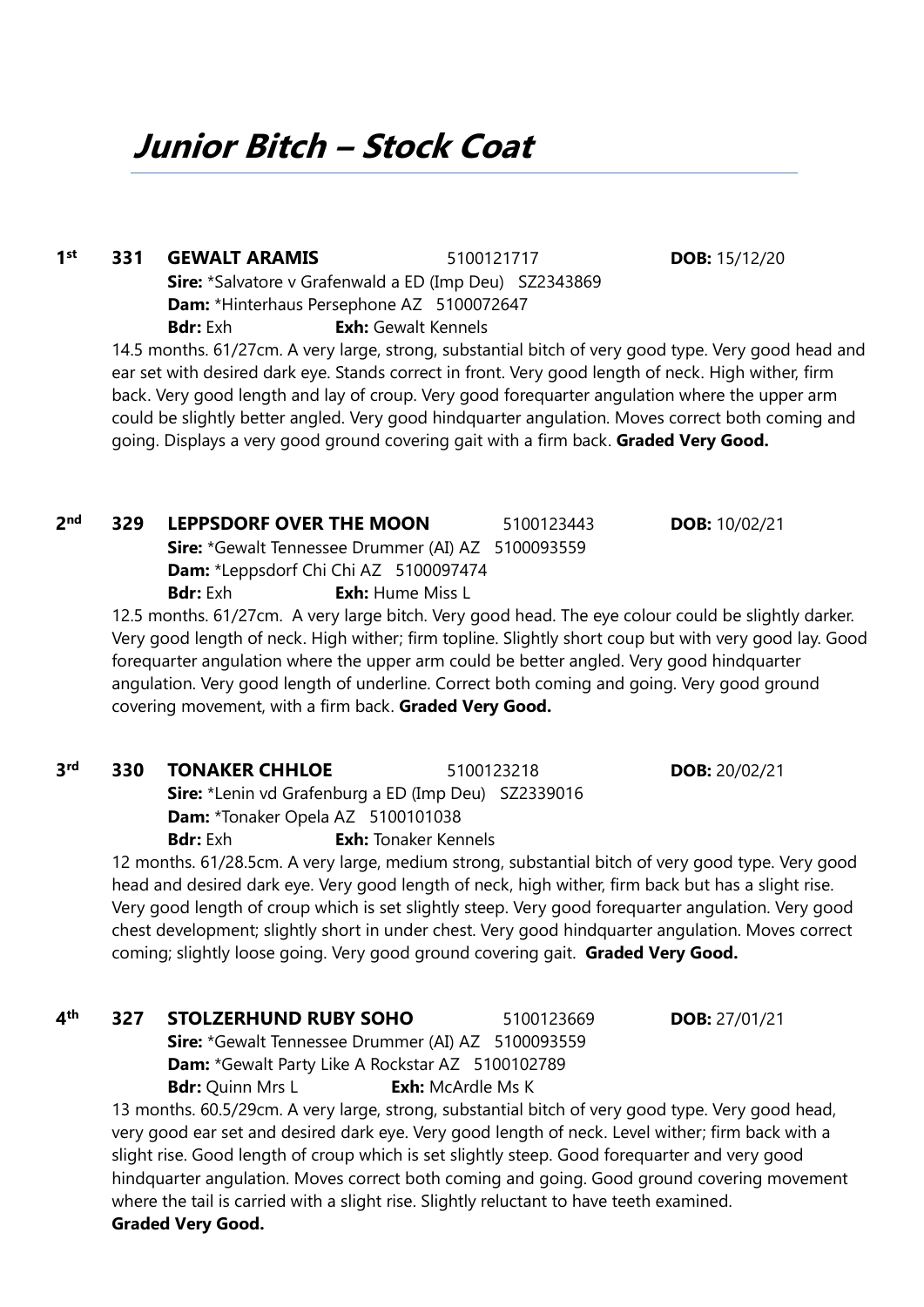#### **5 th 332 VONPETA CALLI MURRAY** 5100124102 **DOB:** 04/04/21

**Sire:** \*Ch Leberhine Joker AZ 5100097430 **Dam:** \*Ch Vonpeta Give Us a Grin AZ 5100094769 **Bdr:** Exh: Damarell PN

10.5 months. 58.5/27cm. An above medium size, medium strong, sable bitch of very good type. Very good head; tendency at times to hold her right ear slightly inwards. Desired dark eyes. Very good length of neck. High wither, firm back. Very good lay and length of croup. Very good forequarter angulation where the upper arm could still be slightly better angled. Very good length of under line. Slightly long in rear angulation. Correct coming and loose going. Very good ground covering gait, but restricted hindquarter drive. Would like to see her more firmer overall.. **Graded Very Promising.**

## **Intermediate Bitch – Long Stock Coat**

**1 st 333 \*CH DAMONTE MADISON AVENUE (AI) AZ** 5100112751 **DOB:** 16/06/19 **Sire:** \*Bellamie v Praester-Land a ED (Deu) SZ2266088 **Dam:** \*Ch Khayem Odette AZ 2100437780 **Bdr:** Exh **Exh:** Drummond Mrs V

2 years 8 months. 59.5/28cm. Double p1, upper right. A large, medium strong, feminine, black and tan lsc bitch of very good type. Very good head where the eye could be slightly darker. Very good length of neck. High wither, firm back. Very good length of croup but set slightly steep. Very good forequarter angulation with tight elbows. Just slightly short in underchest. Very good hindquarter angulation. Correct coming and going. Very good ground covering gait out of a firm back Presented slightly out of coat. **Graded Very Good.**

### **Intermediate Bitch – Stock Coat**

#### **1 st 335 \*GEWALT CIRCLE OF LIFE AZ** 5100114981 **DOB:** 20/11/19

**Sire:** \*Gewalt Tennessee Drummer (AI) AZ 5100093559 **Dam:** \*Hinterhaus Persephone AZ 5100072647 **Bdr:** Exh **Exh:** Gewalt Kennels

2 years 3 months. 60/29cm. A large, strong, substantial bitch of very good type. Very good head with good ear placement and desired dark eye. Stands correct in front. Very good length of neck. High wither, firm back. Slightly short croup which is set slightly steep. Very good forequarter angulation. Very good chest development Very good length of underline. Very good hindquarter angulation. Correct coming and going. During movement shows a very good ground covering gait out of a firm back.

**Graded Very Good.**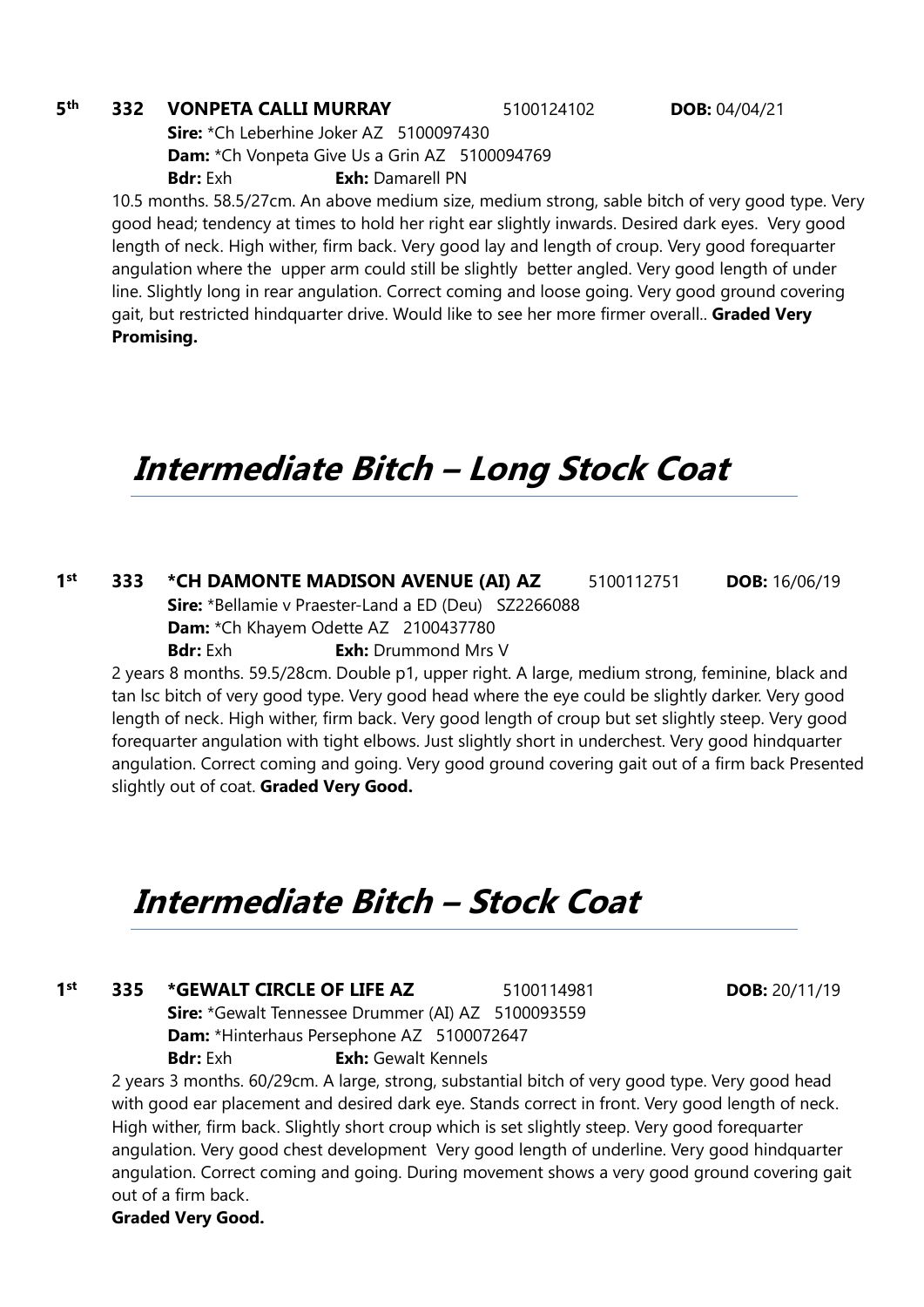#### **2 nd 336 TAURORN EYES ON THE PRIZE AZ** 5100119425 **DOB:** 24/07/20

**Sire:** \*UK Ch Conbhairean Freddie a ED Hneg (Imp UK) 2931CX **Dam:** \*Ch Taurorn Va Va Voom AZ 5100096812 **Bdr:** Wellman Ms G **Exh:** Wellman Ms G & Ms M

18.5 months. 61.5/26.5cm. A very large, strong, substantial bitch of very good type. Very good head where the eye colour could be slightly darker. Good length of neck. High wither, firm back. Good length of croup, set slightly steep. Stands correct in front. Good forequarter angulation where the upper arm could be slightly better angled. Just slightly short in underchest. Very good hindquarter angulation. Moves correct coming and going. Very good ground covering gait out of a firm back. **Graded Very Good.**

## **Open Bitch – Long Stock Coat**

**1 st 337 \*WILDHERTZ LETS DREAM BIG AZ** 5100102724 **DOB:** 28/10/17 **Sire:** \*Ch Eroica Erotic Erik AZ 5100090515 **Dam:** \*Ch Arkahla You Lookin At Me AZ 5100080691 **Bdr:** Beckett Mrs CM **Exh:** Phillis J & Mrs L

4 years 4 months. 61/28.5cm. A very large, very feminine, black and tan lsc bitch of very good type. Very good head with desired eye colour. Stands correct in front. Very good length of neck. High wither and firm back. Very good length and lay of croup. Very good forequarter angulation with tight elbows. Very good hindquarter angulation. Very good underline. Moves correct coming and going. Shows a very good ground covering gait out of a firm back. **Graded Excellent.** 

**2 nd 338 \*CH TAURORN CANT FAZE CHELLE AZ** 5100115930 **DOB:** 04/01/20 **Sire:** \*UK Ch Conbhairean Freddie a ED Hneg (Imp UK) 2931CX **Dam:** *\**Taurorn Take That AZ 5100084196 **Bdr:** Wellman Ms G **Exh:** Pilgrim Ms S & Wellman Ms G 2 years 2 months. 58/26.5cm. A medium sized feminine but strong, substantial and well pigmented lsc bitch of very good type. Very good head with desired dark eye. Stands correct in front; just slightly short in foreleg. Good length of neck. High withers, firm back. Very good length and lay of croup. Very good length of underline. Moves correct coming where the elbows are yet to firm; slightly close going. Very good ground covering gait out of a firm back. **Graded Excellent.**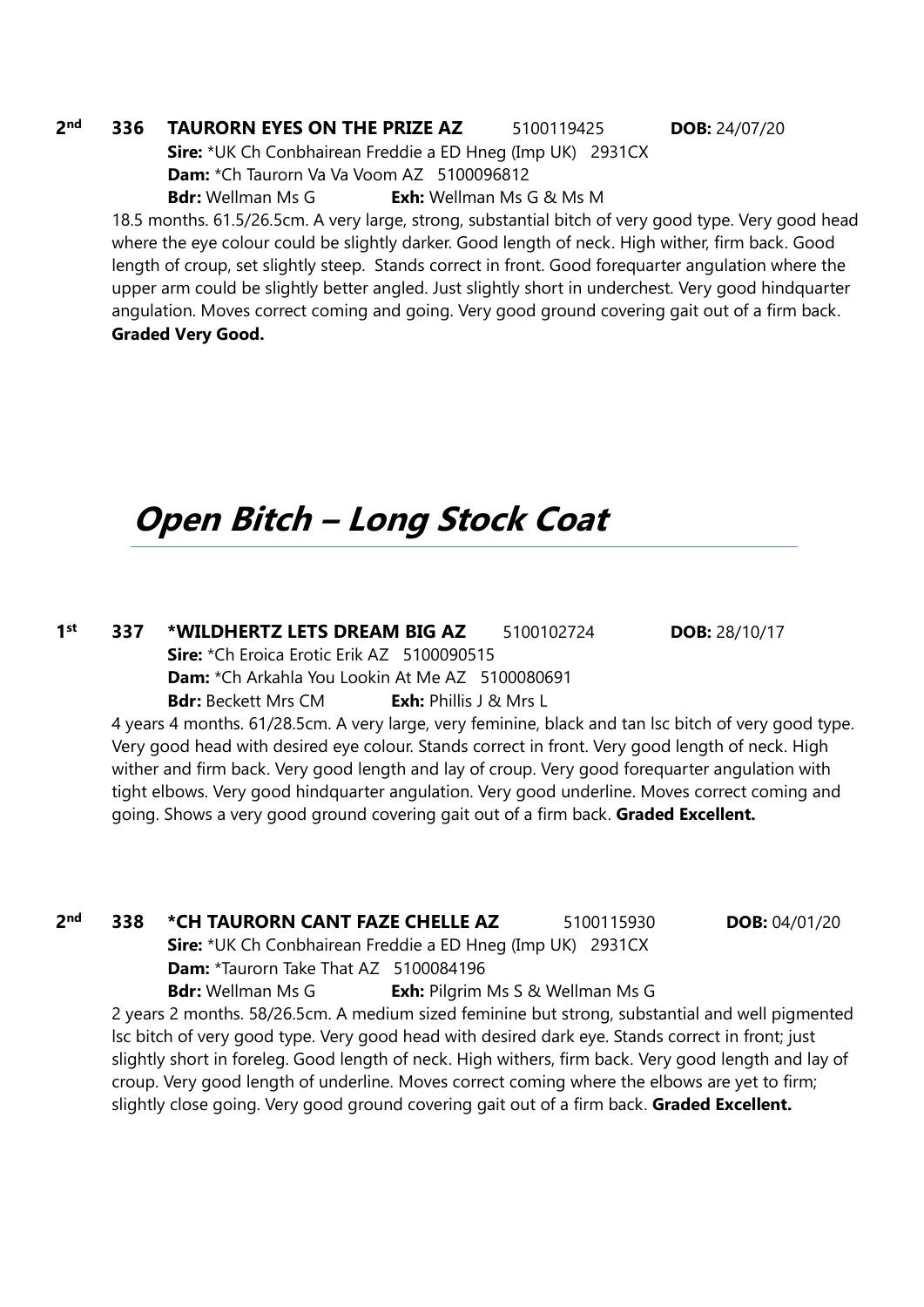### **1 st 339 \*TONAKER VIOLETTE AZ** 5100114219 **DOB:** 07/09/19 **Sire:** \*Ch Calle v Westervenn a ED Hneg (Imp Deu) SZ2281138 **Dam:** \*Tonaker Bindi AZ 5100077780 **Bdr:** Exh **Exh:** Tonaker Kennels

2 years 5.5 months. 60/26cm. A large, medium strong, feminine, black and tan bitch of very good type. Very good head with desired dark eye. Stands correct in front. Very good length of neck. High wither, firm back. Slightly short, steep croup. Good forequarter angulation where the upper arm could be slightly better angled. Very good length of underchest. Very good hindquarter angulation. Correct coming; slightly close going. Shows a very good expansive ground covering gait out of a firm back. **Graded Excellent.**

### **2 nd 342 \*GEWALT PARTY LIKE A ROCKSTAR AZ** 5100102789 **DOB:** 11/11/17 **Sire:** \*Djambo v Fichtenschlag a ED Hneg (Imp Deu) SZ2274978 **Dam:** \*Kaperville White Diamond AZ 6100092678

**Bdr:** Crozier S **Exh:** Crozier S & Quinn Mrs L

4 years 3.5 months. 61.5/28.5cm. Worn upper incisors and the ends of upper canines are both worn. A very large, medium strong, feminine, black and tan bitch of very good type. Very good head with desired dark eye. Stands correct in front. Good length of neck. Normal wither; firm back. Slightly short steep croup. Good forequarter where the upper arm should be slightly better angled. Very good underline and very good hindquarter angulation. Correct coming and going. Displays a very good ground covering gait out of a firm back where the forehand reach could be more effective. **Graded Excellent.**

### **3**

**Sire:** \*Sup Ch Vonpeta Ugottabekidding AZ 5100073113 **Dam:** \*Vonrauten Delite AZ 5100059280

**rd 340 \*BELLUNA ALLIZE AZ** 5100095142 **DOB:** 04/08/16

**Bdr:** Exh **Exh:** Smith-Mitchell Ms S

5 years 6.5 months. 61/29.5cm. A very large, strong, substantial bitch of very good type. Very good head where the eye colour could be slightly darker. Stands correct in front. Very good length of neck. High wither, firm back. Very good length of croup but set slightly steep. Very good forequarter angulation. Good length of underline, slightly deep chest. Very good hindquarter angulation. Correct coming and going. Very good ground covering gait. Presented today in slightly heavy condition. **Graded Excellent.**

#### **4 th 341 \*KYOARA HOLLY AZ** 4100282943 **DOB:** 03/11/16

**Sire:** \*Ch Labo v Schollweiher a ED (Imp Deu) SZ2252448 **Dam:** \*Briska Kaizen a ED (Imp Deu) SZ2289917 **Bdr:** Oar RJ **Exh:** Owen Ms B

5 years 3.5 months. 60/29cm. A large, strong, substantial feminine bitch that's coat colour could be stronger. Very good head with desired dark eye. Stands correct in front. Very good length of neck. High wither, firm back. Very good length and lay of croup. Very good forequarter angulation. Very good length of underline. Very good hindquarter angulation. Moves correct coming and going. Very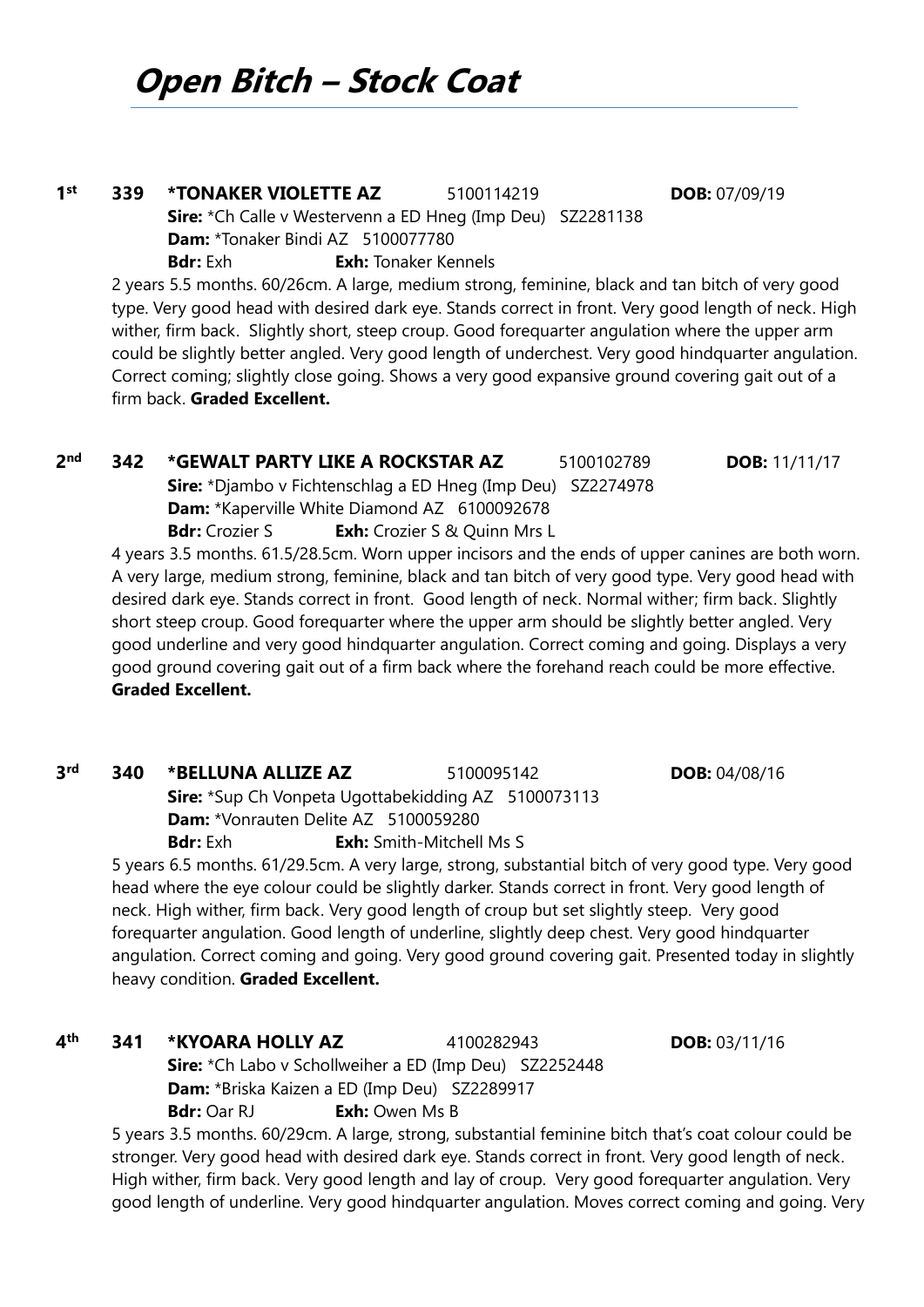good ground covering gait out of a firm back. It's a pity she was presented in slightly heavy condition. **Graded Excellent.**

### **5 th 343 \*TONAKER WYNNIE AZ** 5100114523 **DOB:** 16/10/19 **Sire:** \*Vadim v Aureluis a ED (Imp Deu) SZ2278969 **Dam:** \*Babenberg La Bella (AI) AZ 5100076714 **Bdr:** Exh **Exh:** Tonaker Kennels

2 years 4.5 months. 58/26.5cm. An above medium size well coloured bitch of very good type. Very good head with desired dark eye. Stands just slightly east west in front. Good length of neck. High wither, firm back with slight rise. Long croup which is set slightly steep. Just slightly short in underchest. Good forequarter angulation where the upper arm could be longer and better angled. Very good hindquarter angulation. Moves correct coming and going. Very Good ground covering gait with firm back. **Graded Excellent.**

**Best Bitch – LSC \*Wildhertz Lets Dream Big AZ**

### **Best Bitch – SC \*Gewalt Circle Of Life AZ**

### **Baby Puppy Dog – Stock Coat**

**1 st 344 TONAKER ELVIS** 5100127274 **DOB:** 31/08/21 **Sire:** \*Ch Calle v Westervenn a ED Hneg (Imp Deu) SZ2281138 **Dam:** \*Babenberg La Bella (AI) AZ 5100076714 **Bdr:** Exh **Exh:** Tonaker Kennels 5.5 months. **Graded Very Promising.**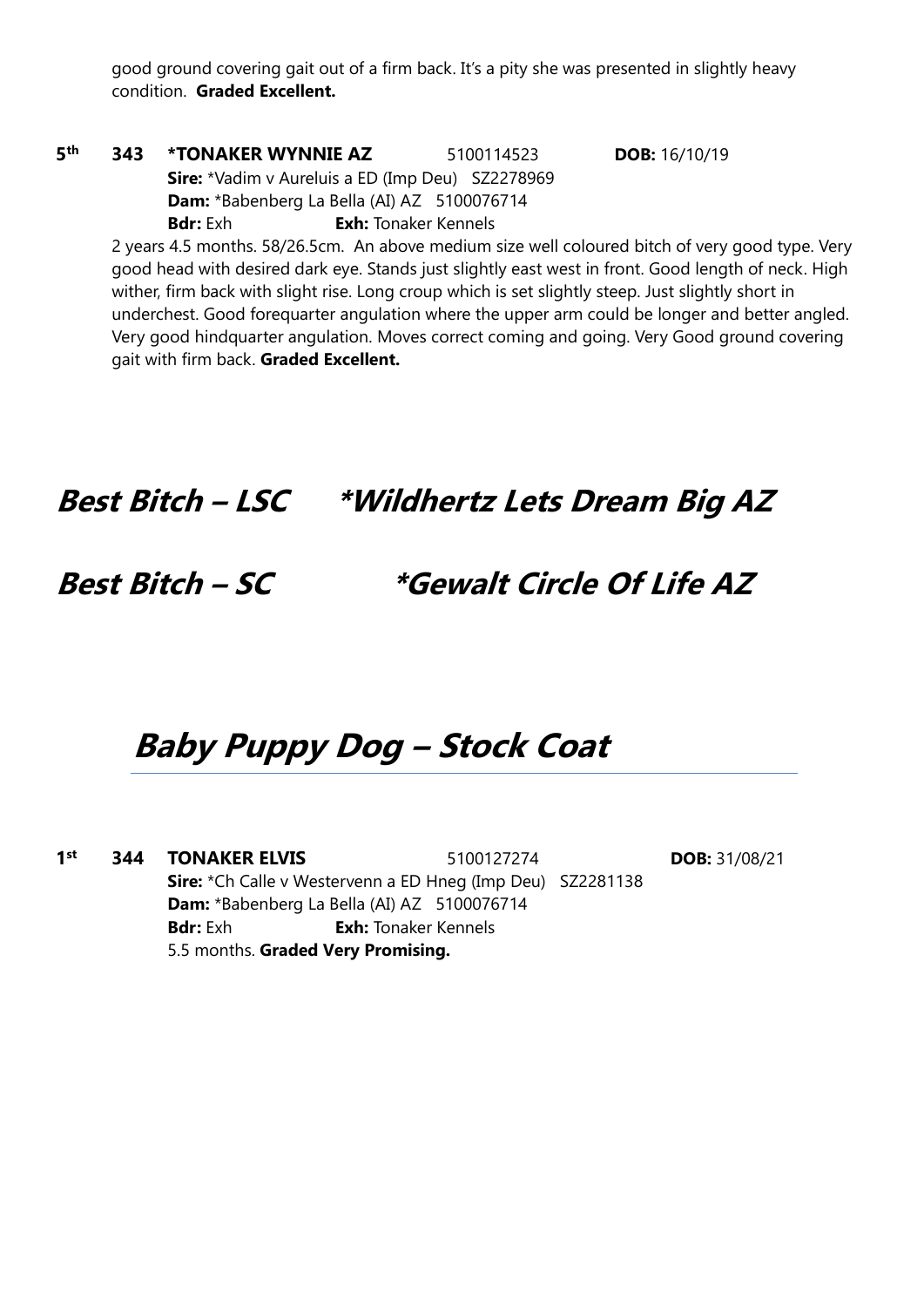## **Minor Puppy Dog – Stock Coat**

**1 st 345 ALLTITANS NIGHT RIDER** 5100126831 **DOB:** 25/07/21 **Sire:** \*Lenin vd Grafenburg a ED (Imp Deu) SZ2339016 **Dam:** \*Rhosyn Calles Show Girl AZ 5100106332 **Bdr:** Exh **Exh:** Jones Ms T 7 months. **Graded Very Promising.**

## **Puppy Dog – Long Stock Coat**

**1 st 346 EROICA TOM** 5100126127 **DOB:** 30/06/21 **Sire:** \*Wunderstern Elmezzi a ED (Gmy) EST-03222/15-SEM **Dam:** Eroica Humphrey AZ 5100101357 **Bdr:** Leonard Mrs CAE **Exh:** Beckett Mrs C & Miss M/Leonard Ms K 7.5 months. **Graded Very Promising.**

## **Junior Dog – Long Stock Coat**

**1 st 347 VONDELRAE EVERYBODY RISE (AI)** 5100120541 **DOB:** 26/09/20 **Sire:** \*Pol Ch Hornet Box-Dogs a ED (Pol) PKRI77735-SEM **Dam:** \*Wildhertz Lets Dream Big AZ 5100102724 **Bdr:** Phillis J & Mrs L **Exh:** Sette N 17 months. 66/31.5cm. A very large, strong, substantial black and tan, lsc male of very good type.

Who has a slight wave to his coat. Strong masculine head with desired dark eye. Stands correct in front. Very good length of neck, firm back. Very good length and placement of croup. Very good forequarter angulation where the upper arm could still be better angled. Very good length of underline. Slightly long in hindquarter angulation. Correct coming, slightly cow hocked going. Good ground covering gait with a firm back where the hindquarter drive could be more effective. **Graded Very Good.**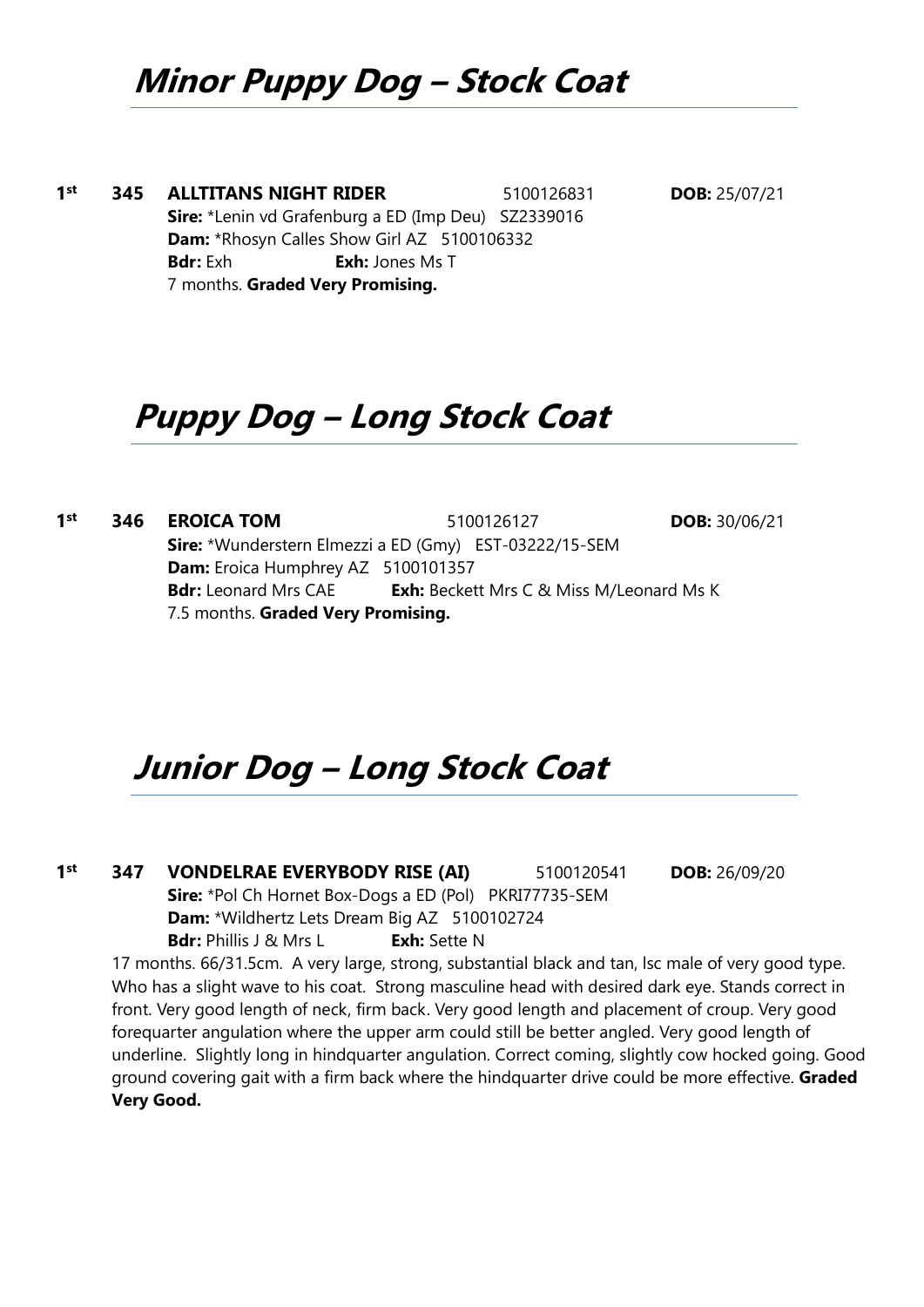**1 st 349 \*GERMULF BACARDI VONBEN AZ** 5100034034 **DOB:** 11/09/19 **Sire:** \*Rimerini Expect The Unexpected AZ 2100461968 **Dam:** \*Schaeferhund Stacey AZ 3100336398 **Bdr:** Germulf Kennels **Exh:** Stacey Miss K

2 years 5.5 months. 65/28.5cm. A large, strong, substantial, well pigmented, lsc male of very good type. Very good head. The eye colour should be slightly darker. Stands correct in front. Good length of neck. High wither, firm back with a slight rise. Good length croup which is set slightly steep. Slightly short in underline. Good forequarter angulation, where the upper arm should be slightly better angled. Elbows are tight. Very good hindquarter angulation. Moves correct coming, slightly close going. Good ground covering gait, where the forehand reach and hindquarter drive could be more effective. Presented in good coat condition. **Graded Very Good.**

### **Intermediate Dog – Stock Coat**

**1 st 350 CH WANDARRAK REBEL WITHOUTACAUSE AZ** 5100111292 **DOB:** 05/03/19 **Sire:** Ch Dreamstar Elementary AZ 5100075333

**Dam:** Wandarrak Hey Soul Sister AZ 5100087652

**Bdr:** van Eck Ms JR/Bonham Mrs RL & Miss BJ **Exh:** Bonham Mrs RL & Miss BJ 2 years 11.5 months. 64/29.5cm. A large, strong, well pigmented, masculine dog of very good type. Very good head with good masking however the eye colour should be slightly darker. Tips of ears are missing coat. Stands correct in front. Very good length of neck. High wither firm back. Slightly short and slightly steep croup. Very good forequarter angulation, where elbows are yet to tighten. Very good underline. Very good hindquarter angulation. Correct coming and going. Very good ground covering gait out of a firm back. Presented himself very well. **Graded Very Good.**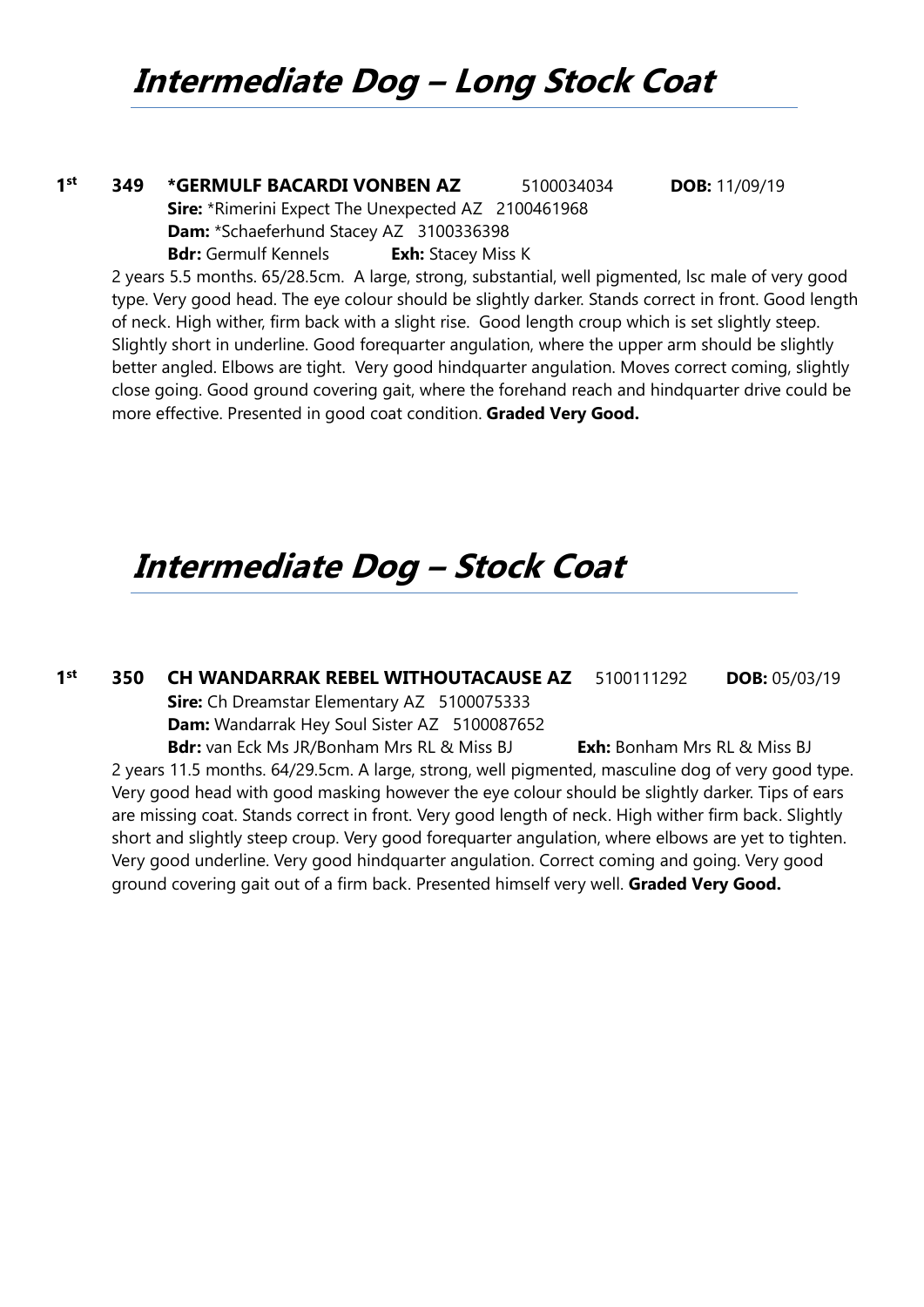## **Open Dog – Long Stock Coat**

### **1 st 352 \*STOLZERHUND REMEMBER ME AZ** 5100114856 **DOB:** 23/10/19 **Sire:** \*Ch Sundaneka Young Gun AZ 2100392822 **Dam:** \*Stolzerhund Miss Demeanor AZ 5100096620 **Bdr:** Exh **Exh:** Ouinn Mrs L 2 years 4 months. 66/31cm. A very large, strong, well pigmented, masculine black and tan lsc male.

Very good head, with desired eye colour. Stands correct in front. Very good length of neck. High wither, firm back. Slightly short steep croup. Good forequarter where the upper arm could be slightly better angled. Very good length of underline. Very good hindquarter angulation. Correct coming, close going. Very good ground covering gait where the hindquarter drive could be more effective. **Graded Excellent.**

#### **2 nd 351 \*RIMERINI EXPECT THE UNEXPECTED AZ** 2100461968 **DOB:** 09/10/16

**Sire:** \*Astasia Paca AZ 4100190308

**Dam:** \*Rimerini Always N Forever AZ 2100366102

**Bdr:** Porter Miss M **Exh:** Stacey Ms TA

5 years 4.5 months. 66/30cm. A very large, strong, substantial, well pigmented, black and tan lsc male. Good planes of the head with a slight roman nose. Desired eye colour. Stands slightly narrow in front. Very good length of neck. High wither, firm back. Very good length of croup but is set very steep. Very good forequarter angulation where the upper arm could be better angled. Very good length of underline. Good hindquarter slightly long angulation. Moves correct coming, slightly cow hocked going. Very good ground covering gait, where hindquarter drive could be more effective. **Graded Excellent.**